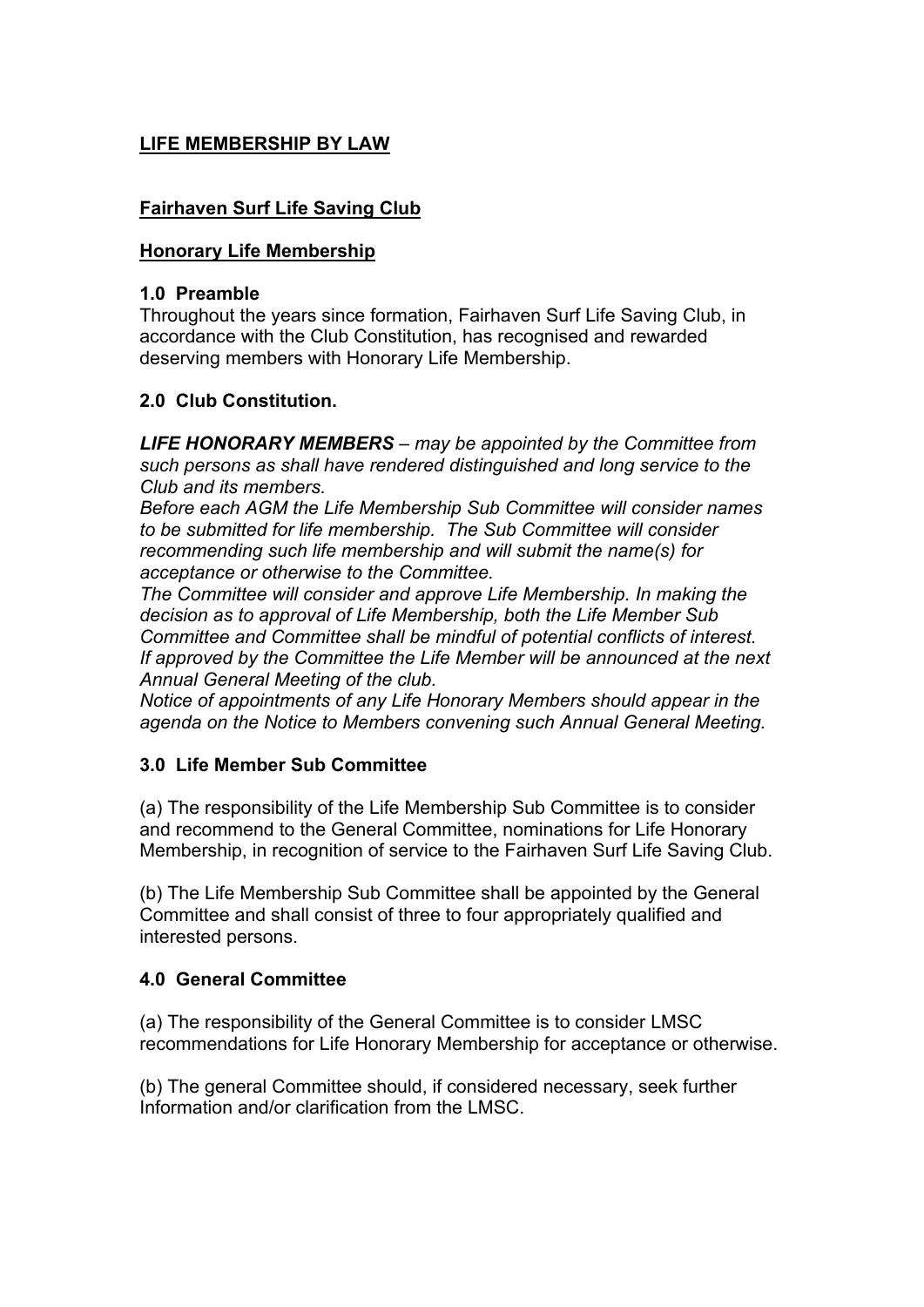## **5.0 Both Committees**

(a) Club Constitution.

All considerations, recommendations and decisions by both committees, should be undertaken and formed in accordance with the Club Constitution and this By Law.

(b) Confidentiality and Conflict of Interest

In accordance with the Constitution the LMSC and the General Committee should recognise the importance of confidentiality and potential conflict of interest throughout the life member process. All necessary steps should be taken to ensure that such important matters are diligently addressed.

### **6.0 Role and Responsibilities of Life Member Sub Committee**

(a) The LMSC should understand that the awarding of Life Honorary Membership is an important statement from the club that recognises and rewards distinguished and long service to the club by a member.

(b) The potential sensitivity that could be associated with Life Membership should be recognised and the LMSC should be mindful of the importance of a clear and credible process.

(c) The LMSC should recognise that considerations for Life Membership may attract a degree of subjectivity. That is, some decisions and considerations may, of necessity, be linked to personal opinion. To support LMSC decision making and any related subjectivity, it is important that a thorough and consistent process be applied to all candidates.

(d) It is the responsibility of the LMSC, when making decisions on Life Membership, to provide consistent, fair, thorough and well researched consideration of all candidates.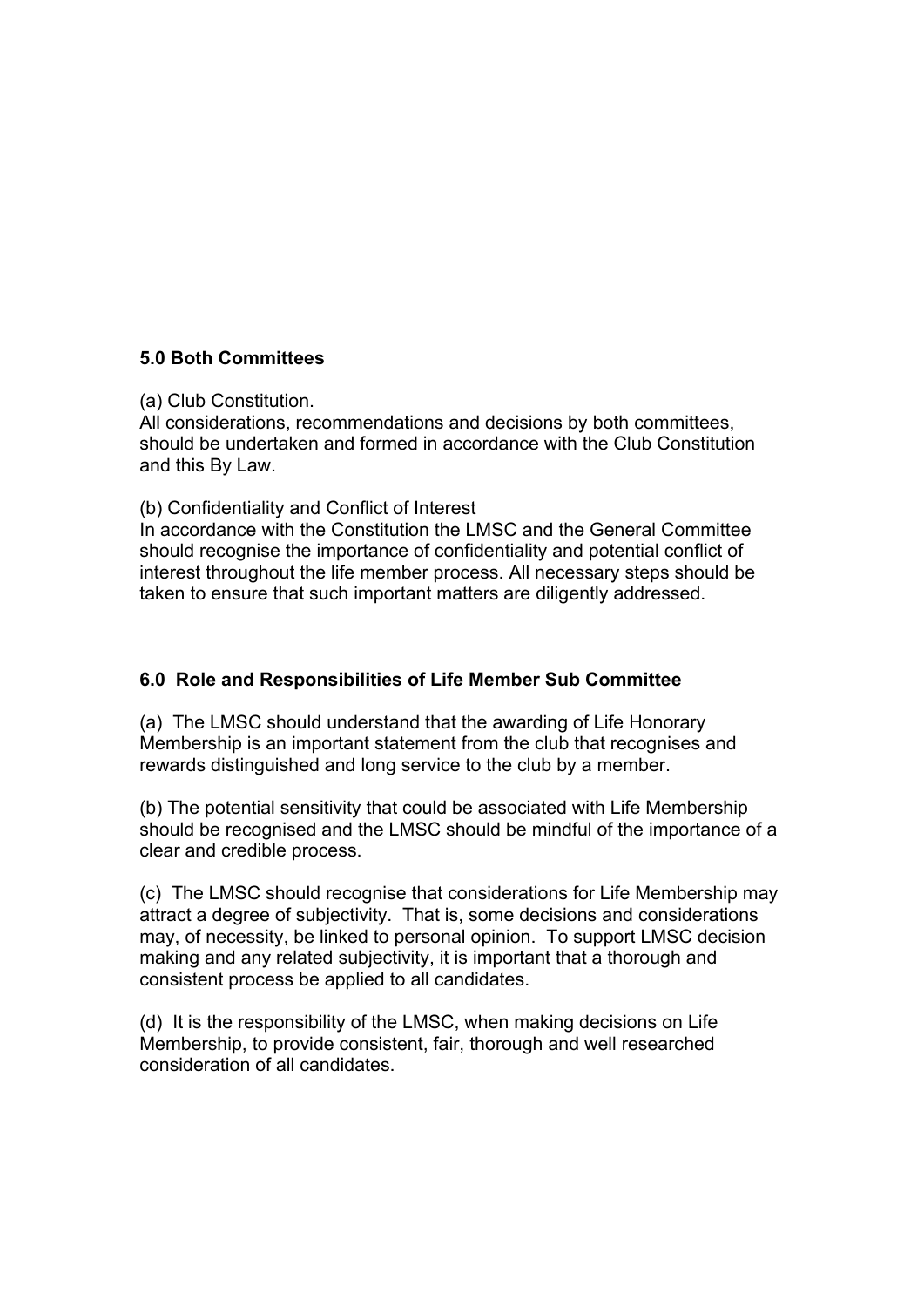## **7.0 Criteria**

(a) The criteria for recommending Life Membership should be considered by the LMSC in accordance within the terms and objectives stated in the Club Constitution.

#### **"…***distinguished and long service***…"**

To provide consistency and fairness the LMSC should adopt the following criteria.

**Distinguished** should be taken to reflect service as being demonstrably beyond that of normal membership.

**Distinguished service** should also be considered as clearly recognised by and worthy of respect from others.

#### **Long service**

A minimum service period of between 10 and 15 years should be regarded as appropriate by the LMSC for consideration of a candidate.

#### **(b) Service to be considered**

When considering service criteria, the LMSC should recognise that the major reason for the club's formation and existence is the ongoing provision of life saving services for the community.

The LMSC should also recognise the broad range of member service, contribution and effort needed to support and fulfil the aims and function of the club.

Such service could stem from a range of club involvement including:- Life saving operations, leadership, administration, surf sports, junior activities and training and assessment.

This list is not prescriptive and should be viewed broadly because of the open ended nature of what distinguished service could mean within a surf life saving club and the many ways in which such service could be given.